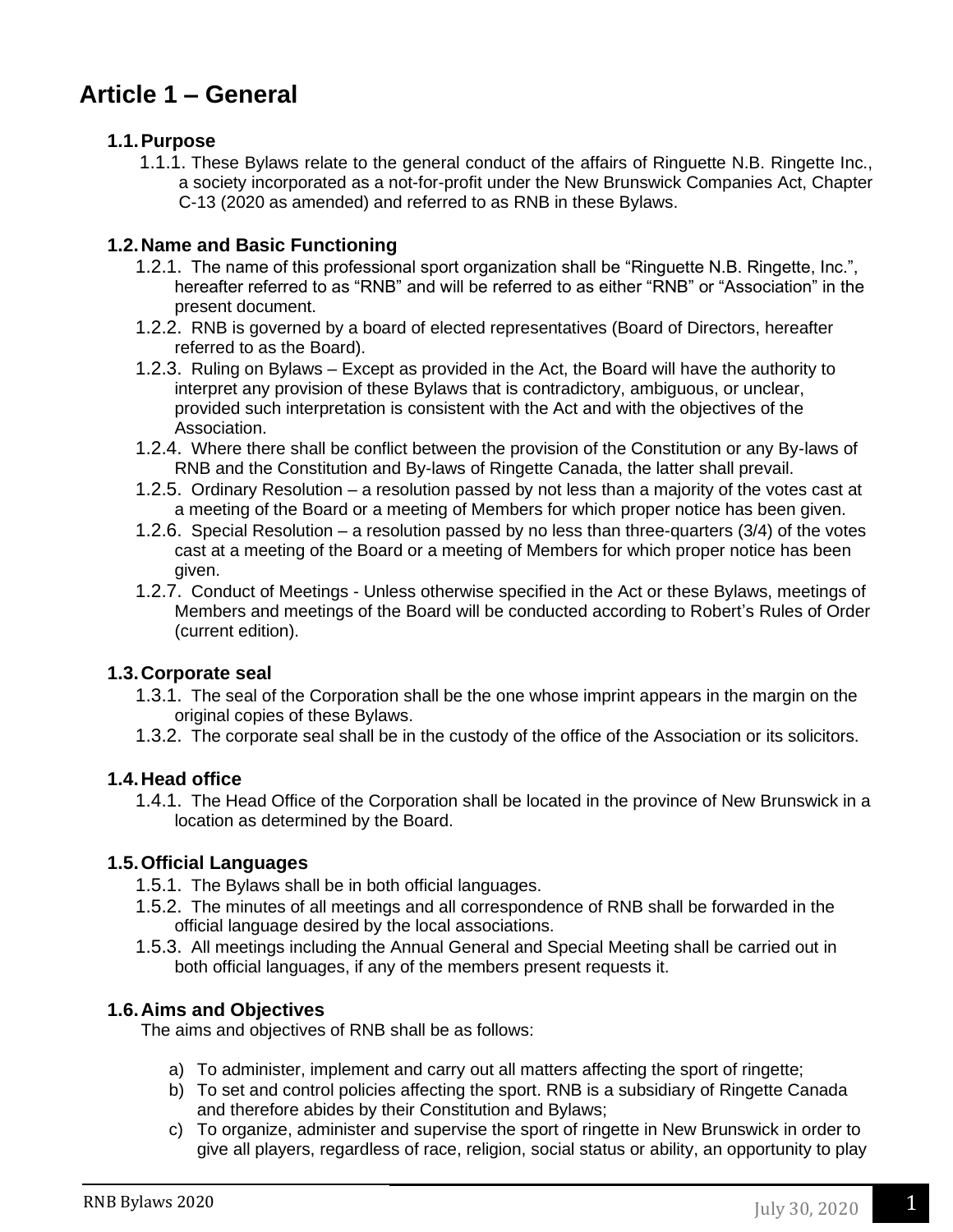ringette as a wholesome and healthful recreation, under conditions which teach and promote the principles of good amateur sportsmanship;

- d) To stress the development of good sportsmanship and the ideals of amateurism not only to players, but also in volunteers, parents, and spectators by insisting that all members in all areas of RNB conduct themselves in an honorable and exemplary manner;
- e) To work in concert with Ringette Canada and other associations in or outside this province to improve on all aspects of the game of ringette;
- f) To establish and maintain a uniform set of regulations and playing rules for the sport of ringette in New Brunswick;
- g) To stimulate public awareness and involvement in the sport of ringette;
- h) To provide for fair and safe play by ensuring the enforcement of the rules of the game as adopted by this professional sport organization;
- i) For the purpose of attaining the above mentioned aims and objectives, to operate with an adequate organizational structure to allow for an acceptable level of ability difference in house league and competitive levels. Whatever the level of play, the emphasis for younger children shall be on individual skills and avoidance of the high pressure of competition.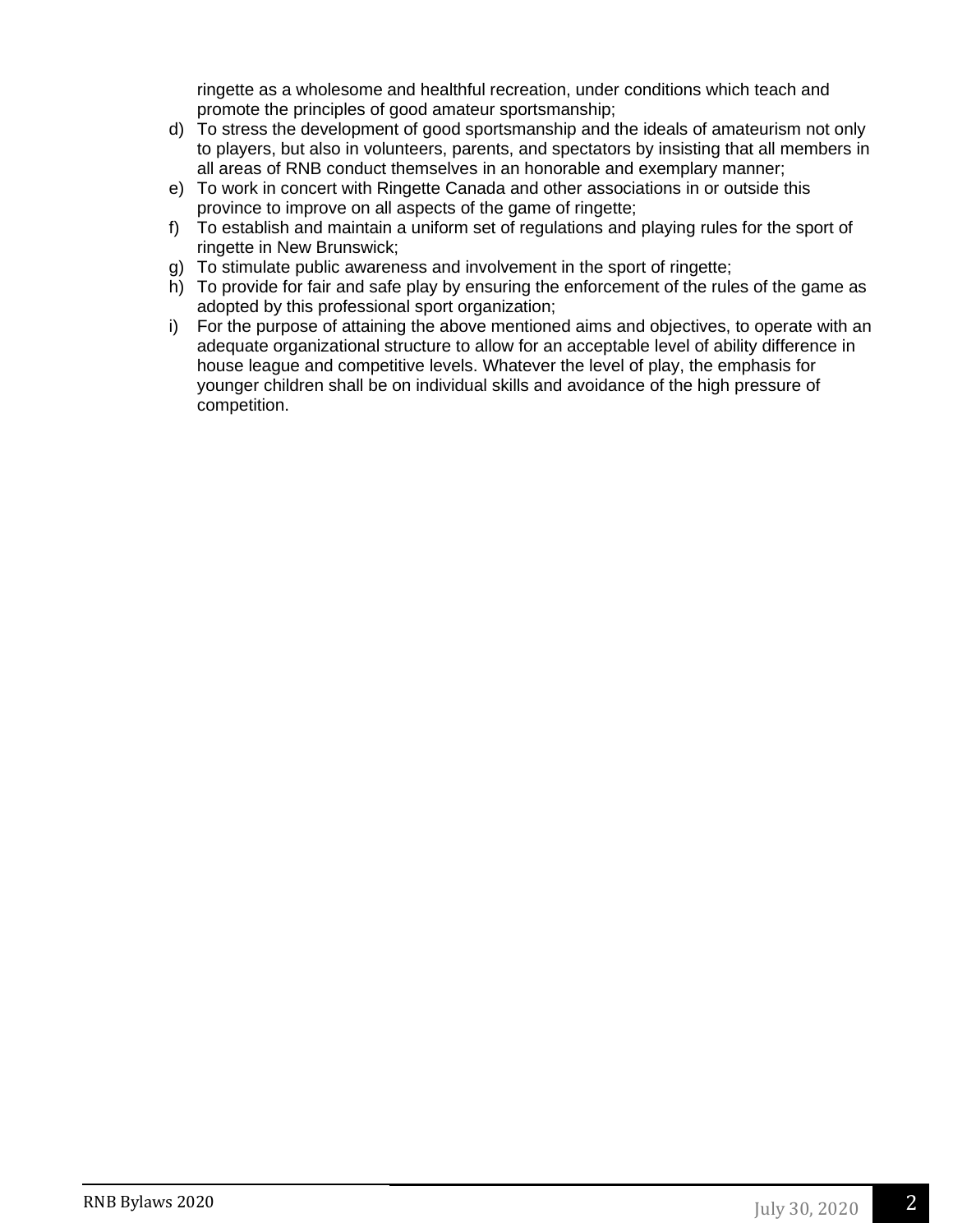# **Article 2 – Membership**

- 2.1. Membership is open to all local ringette associations in New Brunswick who are actively supporting the aims of RNB.
- 2.2. Membership will be granted upon payment of the prescribed registration fees, which is established by the Board.
- 2.3. Local associations cannot combine boundaries without RNB's approval.
- 2.4. Upon a Special Resolution vote of the voting members of the Board of Directors, any member may be expelled from membership for any cause which RNB may deem reasonable.
- 2.5. Categories of Membership:
	- a) Director: All Directors will become members upon their election to the Board, and will cease to be members when they cease to be Directors. Directors will not pay membership dues.
	- b) Association Member: Any formally constituted Local Ringette Association (and its delegates) within the Province of New Brunswick that registers players for the purpose of participating in ringette, who has agreed to abide by RNB's by-laws, policies, procedures and rules and regulations, has paid the dues established by the board
	- c) Athlete Member: each player registering with an Association Member or any athlete who registers directly with Ringette New Brunswick that has paid their dues, obtains this membership
- 2.6. As stated in Article 3.6.3, Powers of the Board, The Board is responsible to make policies and procedures relating to the discipline of Members and participants in the Association's programs and will have the authority to discipline Members and participants in accordance with such policies and procedures.

.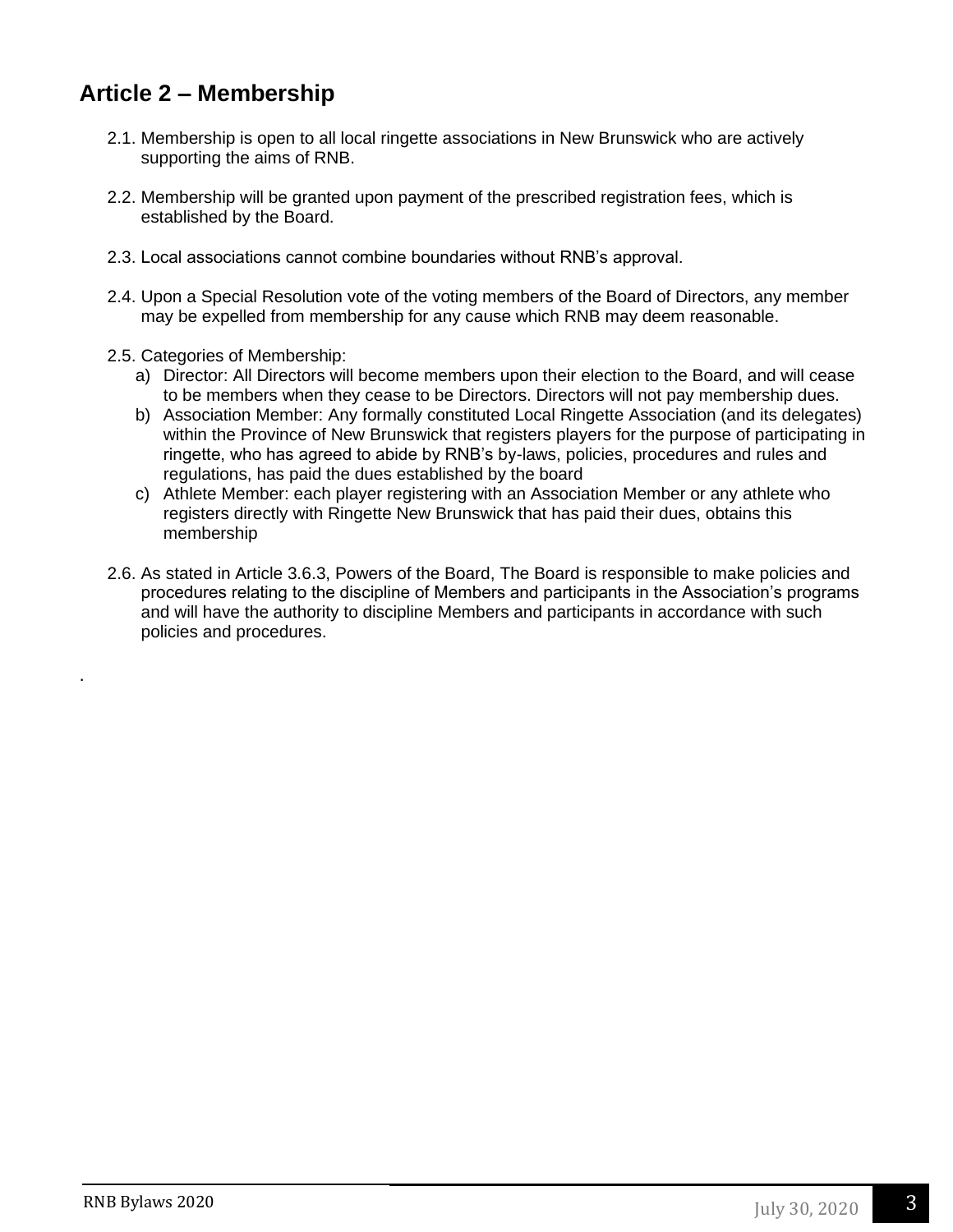# **Article 3 – Governance**

### **3.1.Composition of the Board of Directors, Elections, Vacancies, Removal from Office**

- 3.1.1. The Board includes the President, Vice-President, Vice-President Finance, and Directors at Large (4 positions).
- 3.1.2. The Executive Director shall be the only Ex-officio member of the Board of Directors and shall have no voting rights.
- 3.1.3. The day to day business is the responsibility of the Executive Director. The Executive Director shall report to the Board.
- 3.1.4. Board Members shall be elected at the Annual General Meeting of RNB.
- 3.1.5. A Nominations Committee will be responsible to provide a list of candidates. The Committee will consist of at least a Chair and two additional Directors and/or individuals. The Committee members will be appointed by the Board. The Committee will: chair the elections at the Annual General Meeting, prepare a list of nominees, call for additional nominations from the floor, ensure nominees not present at the AGM submit in writing consent accepting the nomination, allow the nominees to provide a brief profile of themselves (in person or in writing if unable to attend the AGM), oversee voting should there be more than one person be nominated for a position (secret ballot).
- 3.1.6. The President and two Directors at large positions shall be elected on odd years, the Vice President, Vice President - Finance and two Directors at large shall be elected on even years.
- 3.1.7. The Board shall have the authority to fill any vacancy of a Board member for the remainder of the Board member's term. Any such appointment shall be until the next Annual General Meeting of RNB.
- 3.1.8. The term of the elected and appointed member of the Board shall be for two years. A member may be re-elected for a second two-year mandate only, after which she/he shall take a leave for at least one year.
- 3.1.9. Resignation A member of the Board may resign from the Board at any time by presenting a written notice of resignation to the Board. This resignation will become effective on the date the Board accepts the request. Where a member of the Board who is subject to a disciplinary investigation or action of the Association resigns, that member will nonetheless be subject to any sanctions or consequences resulting from the disciplinary investigation or action.
- 3.1.10. Vacate Office The office of any member of the Board will be vacated automatically if the member:
	- a) without reasonable explanation as determined by the Board, fails to attend two (2) consecutive meetings of the Board;
	- b) is found by a court to be of unsound mind;
	- c) becomes an employee or contractor of the Association or an employee or contractor of a Member of the Association; or
	- d) upon the member's death.
- 3.1.11. Removal A member of the Board may be removed by Special Resolution of the Board or by Special Resolution of the Members in a meeting, provided the member has been given notice of and the opportunity to be present and to be heard at the meeting where such a Special Resolution is put to a vote.

### **3.2.Officers**

- 3.2.1. The officers of the Board are the President, Vice-President, Vice-President Finance and Executive Director
	- 3.2.1.1. The President will be responsible for the general supervision of the affairs of the Association, will chair meetings of Members and meetings of the Board, and will perform such other duties as may from time to time be established by the Board.
	- 3.2.1.2. The Vice-President will support and assist the President in all duties, will chair meetings of Members and meetings of the Board in the absence or inability of the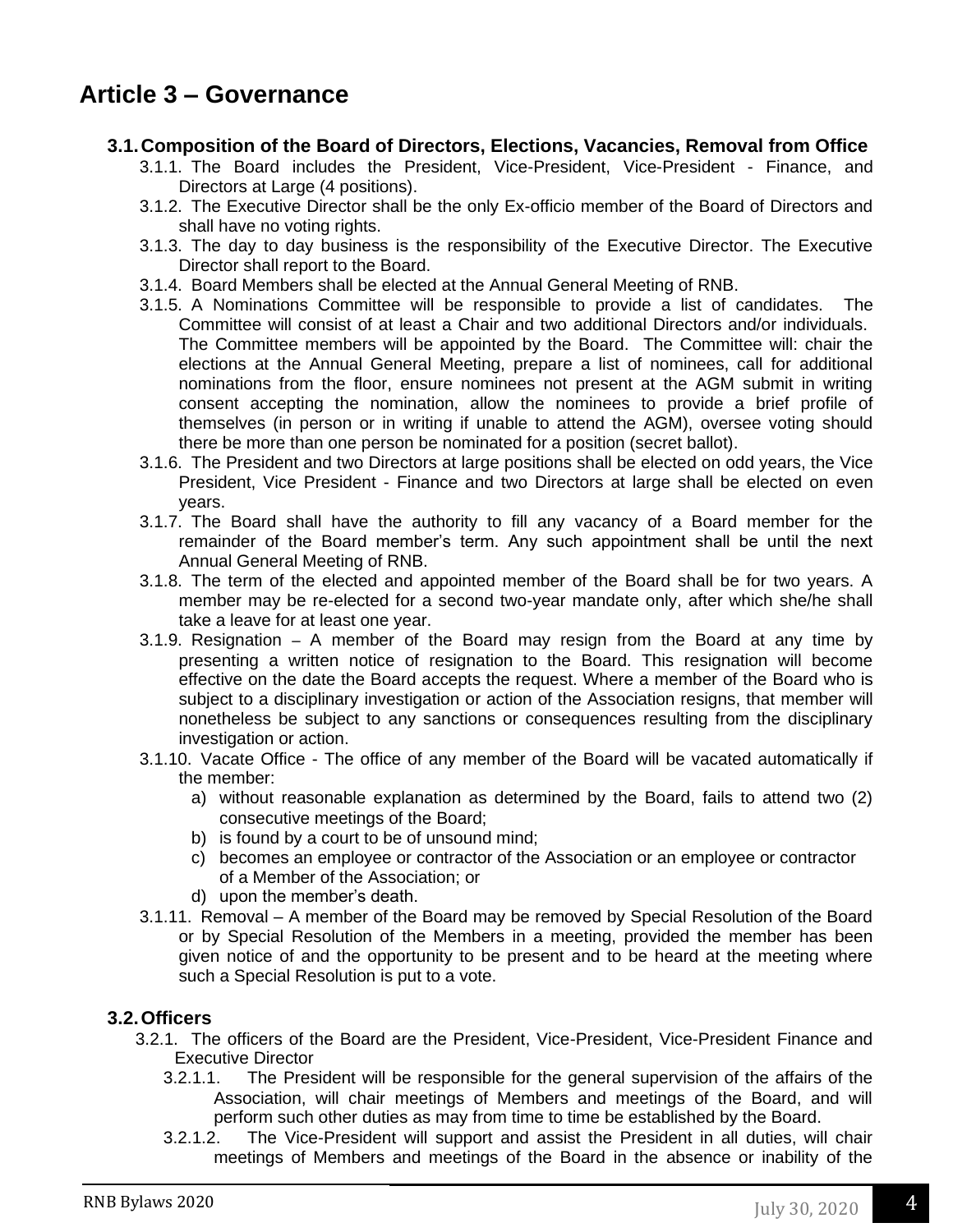President, and will perform such other duties as may from time to time be established by the Board.

- 3.2.1.3. The Vice-President Finance will cause to be kept proper accounting records as required by the Act, will cause to be deposited all monies received by the Association into the Association's bank accounts, as directed by the Board will supervise the management and disbursement of funds of the Association, when requested will provide the Board with an account of the financial transactions and the financial position of the Association, will present the financial statements to the Members at the Annual General Meeting in keeping with the Act, and will perform such other duties as may from time to be established by the Board.
- 3.2.1.4. The Executive Director will attend all meetings of the Members and the Board, will keep proper minutes of the meetings of Members and the Board, will issue written notices of all meetings of the Members and of the Board, will ensure that all official documents and records of the Association are properly kept, will be the custodian of the corporate seal of the Association, will support the Board in carrying out its duties, and will have overall management responsibility for all programs and activities of the Association.

### **3.3.Meetings of the Board**

- 3.3.1. The Board of Directors shall meet face-to-face or by way of teleconference to discuss issues in at least four meetings per year.
- 3.3.2. Ordinary Resolution Unless specified otherwise, issues before the Board will be decided by Ordinary Resolution, where the Chair of the meeting does not vote. In the event of a tie, the Chair will cast a deciding vote. Voting will be by a show of hands unless a majority of Directors present request a secret ballot.
- 3.3.3. Quorum At any meeting of the Board of Directors, quorum shall be 50% plus one (1) of the Directors holding office
- 3.3.4. Call of Meeting The meetings of the Board will be at the call of the President or any three (3) Directors.
- 3.3.5. Notice Written notice of Board meetings, served other than by mail, will be given to all Directors at least forty-eight (48) hours prior to the scheduled meeting. Notice served by mail will be sent at least fourteen (14) days prior to the date of the meeting. No Notice of a meeting of the Board of Directors is required if all Directors waive notice, or if those absent consent to the meeting being held in their absence.
- 3.3.6. An agenda of all meetings will be sent to each Board member with notice of the meeting.
- 3.3.7. The Board keeps minutes of every meeting. Minutes shall be distributed to each member of the Board.

#### **3.4.Duties of the Board Members**

3.4.1.Members are required to:

- 3.4.1.1. Attend the meetings of the Board, any committee to which they may be appointed, meetings of the Association, any special meeting, otherwise they can be removed as stated at 3.1.10 a).
- 3.4.1.2. Promote a positive image of the RNB and objectively represent the decisions made by the Board.
- 3.4.1.3. Execute the responsibilities and authorities of their position.
- 3.4.1.4. Have an understanding of and agree to abide by the content and the intent of the Constitution and Bylaws of the RNB.

### **3.5.Duties of the Board**

- 3.5.1. It shall fulfill the duties and responsibilities given it at the Annual General Meeting. It shall be responsible for establishing and regulating committees.
- 3.5.2. The Board shall exercise financial control over the affairs of RNB and prescribe such fees and make such assessments and levies on the members as it may deem necessary from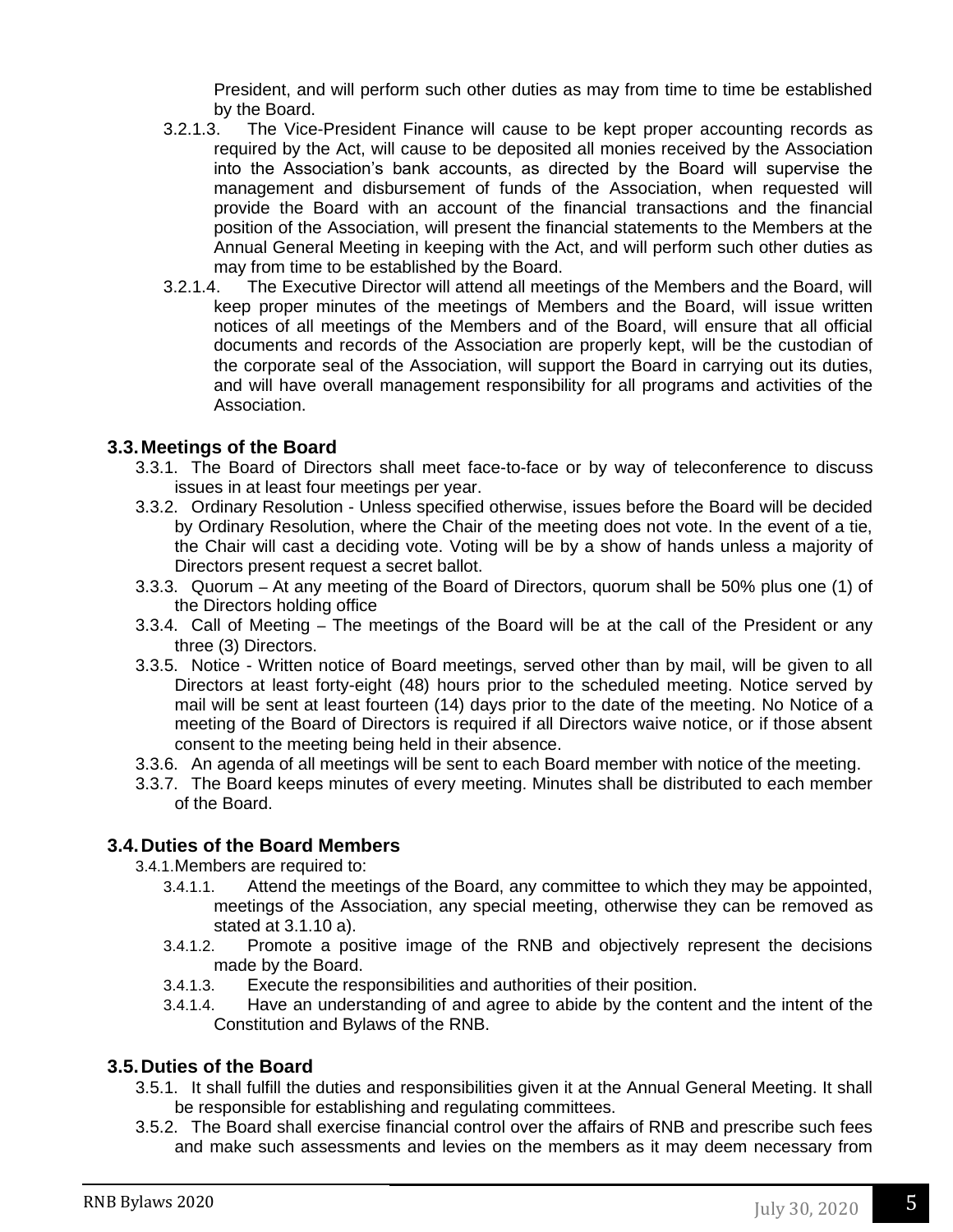time to time. The levy of fees and assessments by the Board of Directors shall be ratified at the Annual General Meeting.

- 3.5.3. The Board may delegate to any officer, committee or other person any or all powers, duties and authority of the Board that may be lawfully delegated.
- 3.5.4. The Board may adopt resolutions by way of telecommunication either by telephone, voice mail or email, where issues have been raised in the previous Board meeting and that the issue be ratified in the subsequent meeting. Copy of the vote in the manner transmitted has to be kept for the record.

### **3.6.Powers of the Board**

- 3.6.1. Powers of the Association Except as otherwise provided in these Bylaws, the Board has the powers of the Association and may delegate any of its powers, duties and functions.
- 3.6.2. Managing the Affairs of the Association The Board will make and amend policies, rules and operating procedures for managing the affairs of the Association in accordance with these Bylaws; will ensure members adhere to these policies, rules and operating procedures, and will ensure directions from General Meetings are carried out.
- 3.6.3. Discipline The Board is responsible to make policies and procedures relating to the discipline of Members and participants in the Association's programs and will have the authority to discipline Members and participants in accordance with such policies and procedures.
- 3.6.4. Dispute Resolution The Board may make policies and procedures relating to the management of disputes within the Association and all disputes will be dealt with in accordance with such policies and procedures.
- 3.6.5. Employment of Individuals The Board may employ or engage under contract such individuals as it deems necessary to carry out work of the Association. Employees will not have voting rights of the Association.
- 3.6.6. Decisions of Members The Board will comply with all resolutions of the Members made at the General and Special meetings.
- 3.6.7. Borrowing Powers The Board may borrow money upon the credit of the Association as it deems necessary.

## **3.7.Committees**

- 3.7.1. Standing Committees The Board will have the following standing committees composed of Directors and individuals as follows:
	- 3.7.1.1. Appeals/Complaints Committee Will consist of at least a Chair and two additional Directors and/or individuals. The Committee members will be appointed by the Board.
	- 3.7.1.2. High Performance Committee Will consist of a Director-at-Large as chair, High Performance Coordinator and three (3) additional Directors and/or individuals. The High Performance Coordinator is a non-voting member. The Committee members will be appointed by the Board.
	- 3.7.1.3. Community Ringette Program Delivery Committee Will consist of a Director-at-Large as chair, Technical Director and up to four (4) additional Directors and/or individuals. The Technical Director is a non-voting member. The Committee members will be appointed by the Board.
- 3.7.2. Appointment of Committees In addition to the prescribed Standing Committees of the Organization, where conditions warrant, the Board of Directors may establish ad hoc committees comprised of either Directors from the Board of Directors or individuals not members of the Board of Directors, or a combination thereof, to deal with specific areas of concern to the Board, and may prescribe the duties and terms of reference of committees, and may delegate to any committee any of its powers, duties, and functions.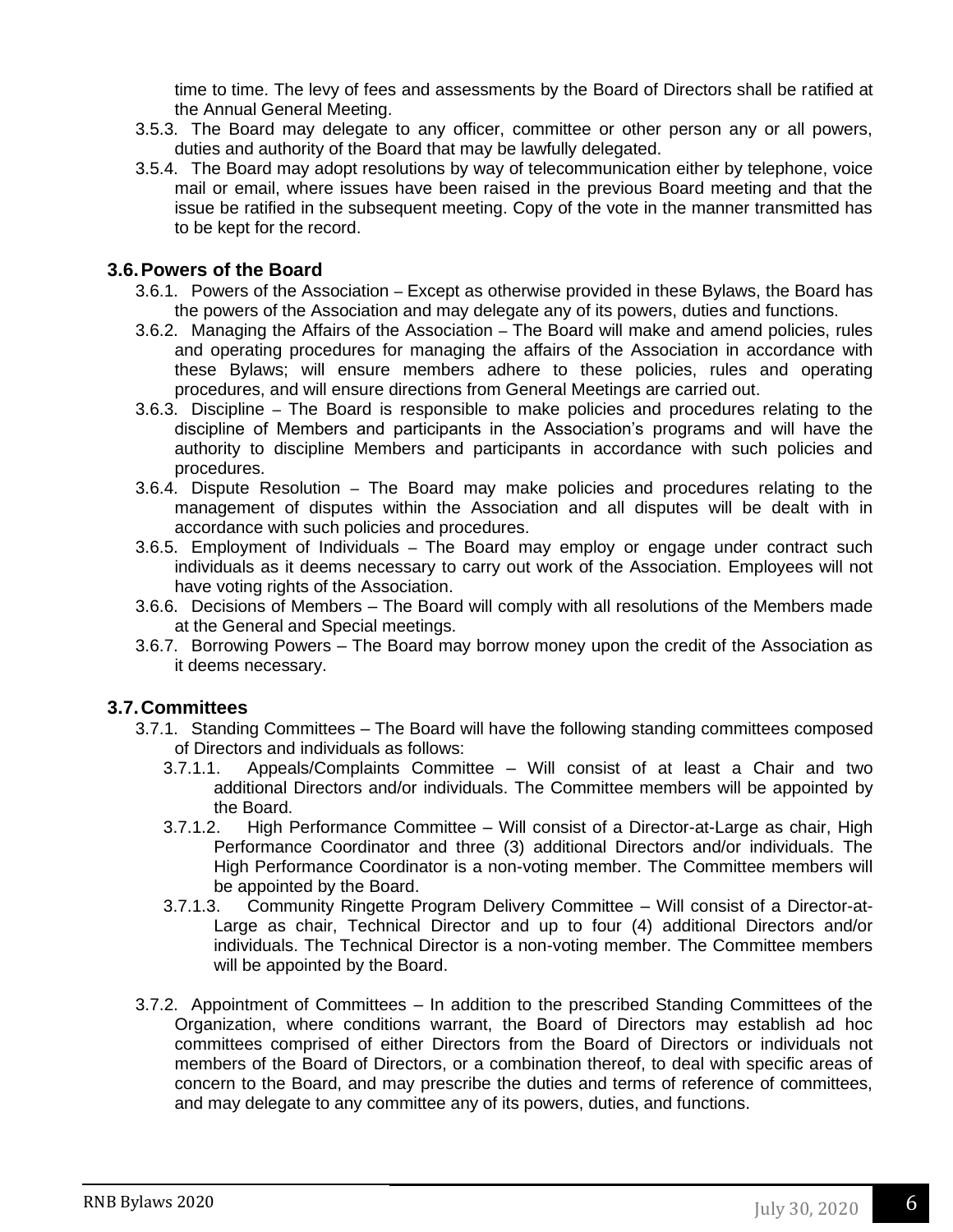- 3.7.3. Size The size of any committee will not exceed seven (7) committee members including the chair of the committee and will be no less than three (3) committee members including the chair of the committee.
- 3.7.4. Terms of Reference The Board may establish the terms of reference and operating procedures for all committees, and may delegate any of its powers, duties, or functions to any committee.
- 3.7.5. Vacancy When a vacancy occurs on any committee, the Board may appoint a qualified individual to fill the vacancy for the remainder of the Committee's term.
- 3.7.6. Ex-Officio The Executive Director or designate will be an ex-officio nonvoting member of all Committees of the Corporation.
- 3.7.7. Removal All members of Standing and Ad Hoc Committees of the Board of Directors shall be subject to removal from their duties as committee members by a vote of the majority of the Board of Directors.
- 3.7.8. Debts No Committee will have the authority to incur debts in the name of the Corporation.
- 3.7.9. Remuneration Members of Standing and Ad Hoc Committees of the Board of Directors shall not receive any stated remuneration for their services, but they shall be entitled to be paid for their travelling and other expenses properly incurred by them in connection with the affairs of the Association, and in attending meetings of the Association.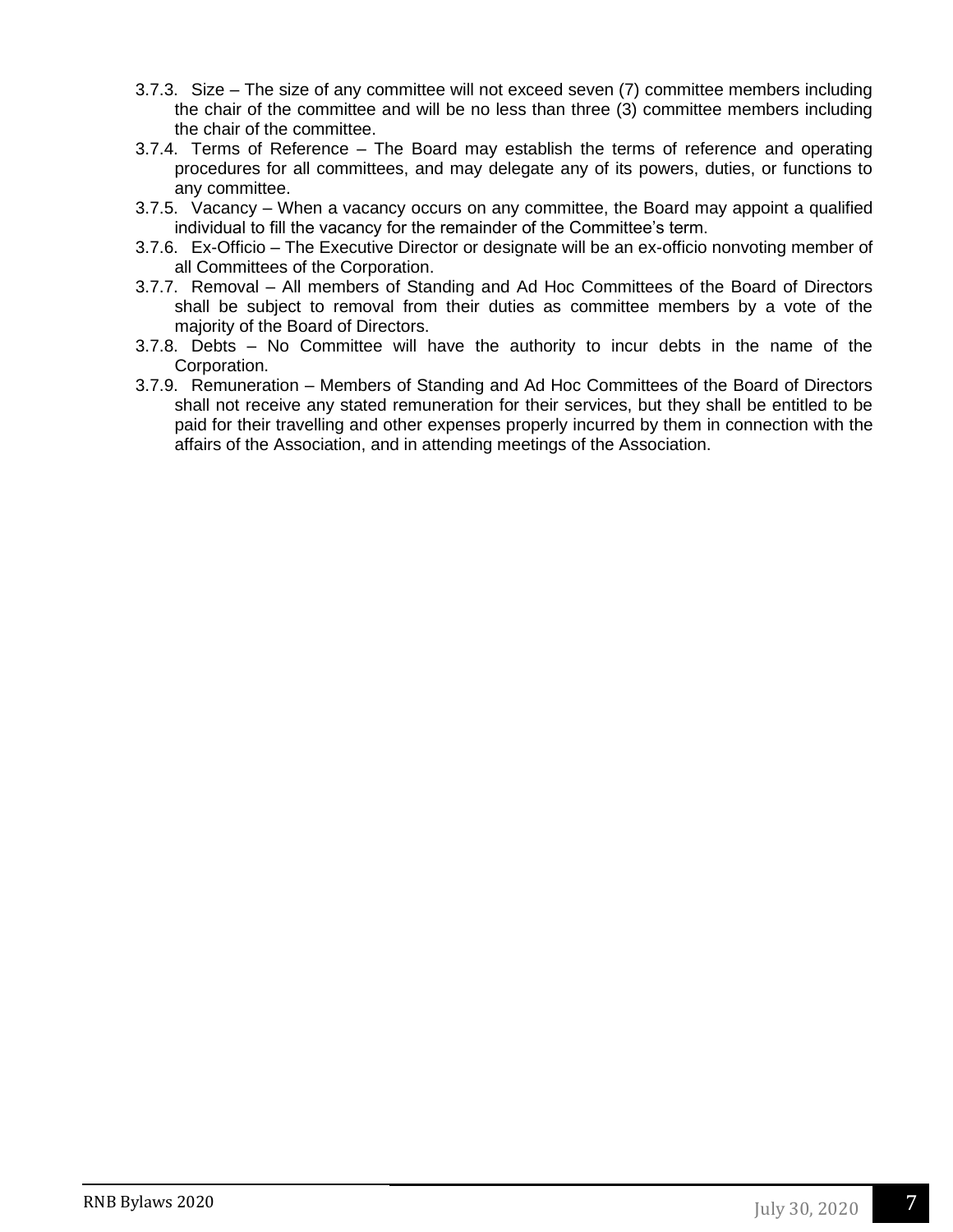# **Article 4 – Meetings of Members**

- 4.1. Meetings of Members include an Annual General Meeting and Special General Meetings.
- 4.2. An Annual General Meeting, open to the entire membership, shall be held on or before the 30th day of June each and every year at such time and place as determined by the Board.
- 4.3. Written notice of Annual General Meetings of Members will be given to all Members at least thirty (30) days prior to the date of the meeting. Notice will contain a proposed agenda and reasonable information to permit Members to make informed decisions at the meeting.
- 4.4. Meetings of Members will be open to the public except where the Members determine a closed meeting is required. Such determination may be made by Ordinary Resolution immediately following the approval of the agenda.
- 4.5. Ordinary Resolution Unless specified otherwise in the Act or these Bylaws, questions at meetings of Members will be decided by majority vote, where a tie vote will fail. An abstention from voting will not be counted as a vote. Voting will be by a show of hands unless a majority of Members approve a secret ballot.
- 4.6. Two-thirds (2/3) of the voting Members will constitute a quorum for meetings of Members.
- 4.7. The member must be present to cast their vote; in no case will there be a vote by proxy.
- 4.8. Business The Association will conduct the following business at its Annual General Meeting:
	- 4.8.1. Present financial statements of the Association;
	- 4.8.2. Appoint an auditor for the ensuing year;
	- 4.8.3. Elect New Directors;
	- 4.8.4. Present reports of the Officers and of any Committee;
	- 4.8.5. Bylaw changes;
	- 4.8.6. Conduct any other items of business, which properly come before the Meeting.
- 4.9. New Business Any Member who wishes to have new business placed on the agenda of a meeting will give written notice to the Association at least ten (10) days prior to the meeting date. Any motion receivable to add items to the agenda on the day of a meeting are resolutions to Council for consideration.
- 4.10. A Special General Meeting of the Members may be called at any time by the President, the Board of Directors or upon the written requisition of one-third (1/3) of voting Members setting forth the reasons for calling this meeting. These meetings shall be convened by notice delivered by regular mail or by email at least fourteen (14) days previous to the meeting.
- 4.11. The agenda of Special General Meetings will only deal with the issue that forced the meeting. Keeping cost and the issue at hand in mind, Special Meetings may be conducted in person or by alternative means such as conference call, video conferencing or other technologies which permit all attendees to participate.
- 4.12. Adjournment The Annual General Meeting or a Special General Meeting may be adjourned from time to time and from place to place, but no business will be transacted at an adjourned meeting other than the business left unfinished at the original meeting. When a meeting is adjourned for ten (10) days or more, notice of the adjourned meeting will be given as if it was a new meeting.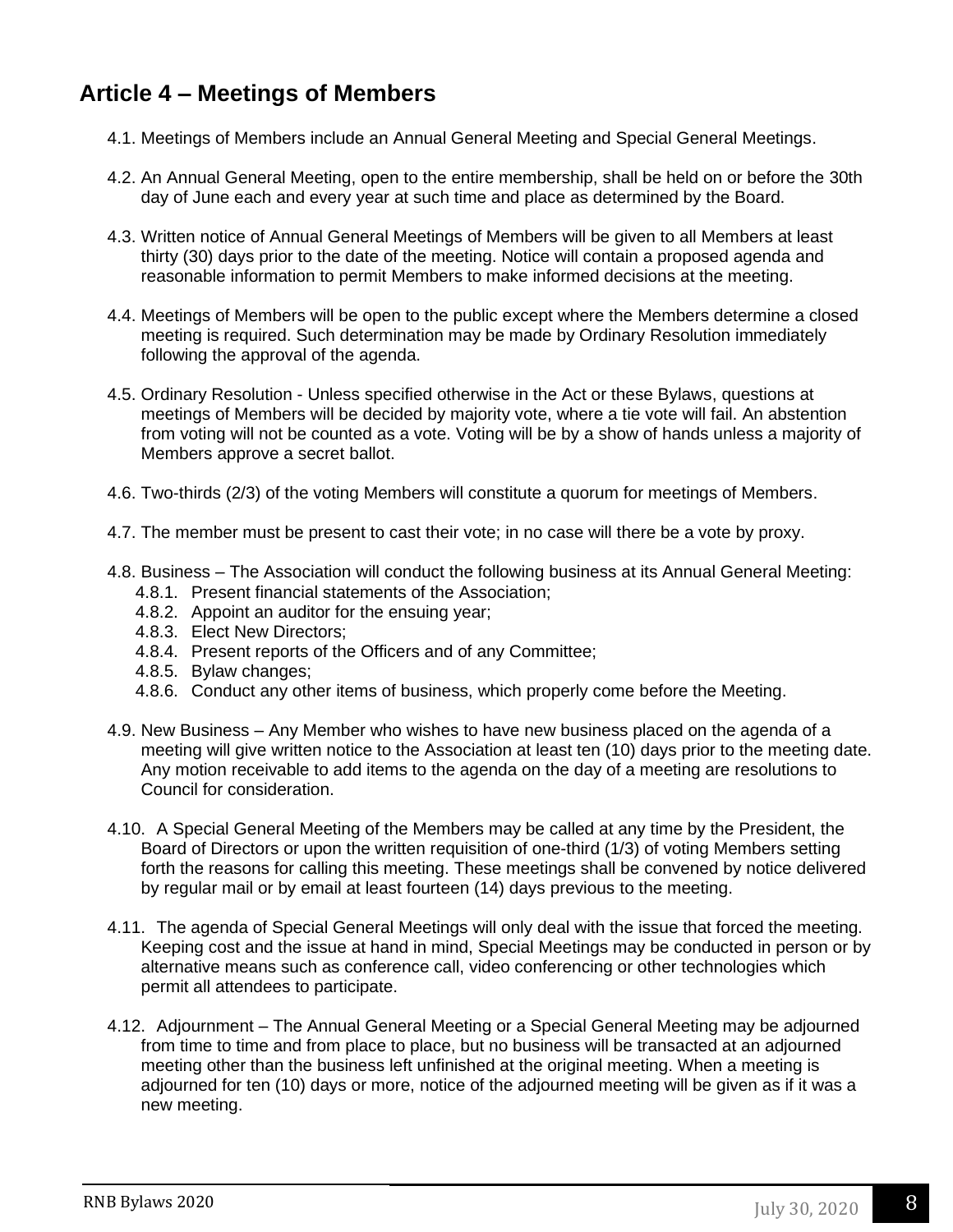# **Article 5 – Voting**

- 5.1. Voting Rights of Members at Annual General and Special General meetings shall be as described below:
	- 5.1.1. Each Association Member shall be entitled to have one (1) member attend with voting rights by way of delegate.
		- 5.1.1.1. Association Members shall designate their voting Delegate upon registering at Annual and/or special meetings. Delegates will be at least eighteen years of age and an individual in good-standing of the applicable Member. The President/Chair of the Member will be deemed the Delegate unless the Association is informed otherwise prior to the Meeting.
	- 5.1.2. Officers and Directors of the Board (Except for the Executive Director) shall be entitled to one vote. Members of the Board can only vote in that capacity;
	- 5.1.3. Athlete Members will not have a vote at any general or special meeting.;
	- 5.1.4. Voting for the election of the Board of Directors shall be by secret ballot;
	- 5.1.5. In no case shall there be a vote by proxy or absentee voting; and
	- 5.1.6. All outstanding invoices (30 days from the date of issue) will be paid prior to the Members Meeting (special or annual) or voting privileges will be revoked.
- 5.2. Prior to any meeting, the Executive Director shall present a report with an accounting of outstanding invoices or membership dues.
- 5.3. All outstanding invoices (30 days from date of issue), penalties and membership dues must be paid prior to the annual general meeting or voting privileges will be revoked.
- 5.4. Voting privileges may be reinstated at the discretion of the Board when appropriate.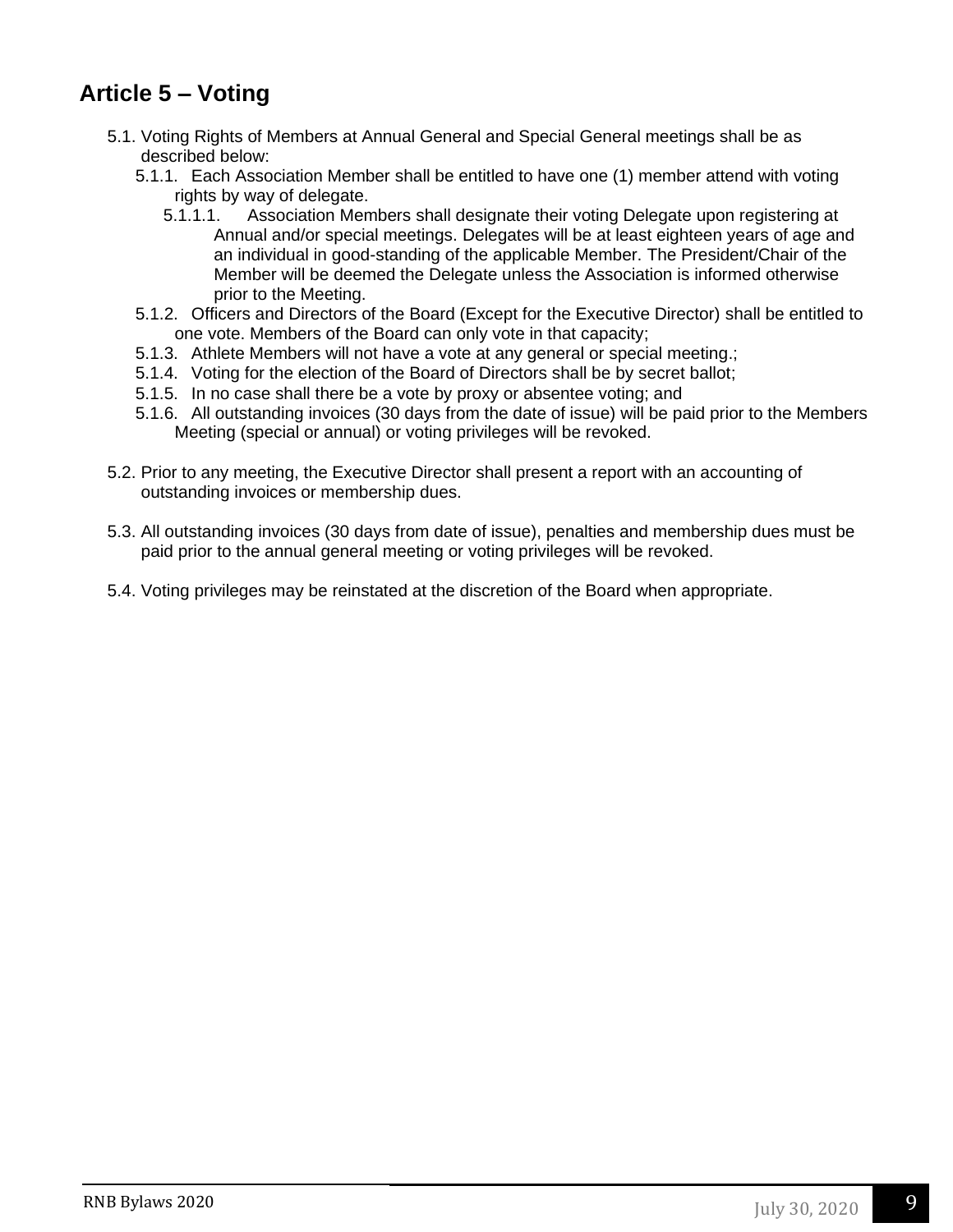# **Article 6 – Finance and Management**

### **6.1.Fiscal Year**

6.1.1. The fiscal year of the Corporation will be May 1st to April 30th, or such period as the Board may from time to time determine.

### **6.2.Bank**

6.2.1. The banking business of the Corporation will be conducted at such financial institution as the Board may designate.

### **6.3.Signing Authority**

6.3.1. All written agreements and financial transactions entered in the name of the Corporation will be signed by any two of the President, Director of Finance or Executive Director. The Board of Directors may authorize other persons to sign on behalf of the Corporation.

### **6.4.Annual Budget**

6.4.1. The VP-Finance and the Executive Director will produce a formal fiscal year budget proposal for discussion and approval by ordinary resolution by the Board of Directors at the last Board meeting of the fiscal year.

### **6.5.Auditors**

6.5.1. At each Annual General Meeting the Members will appoint an auditor (Certified Accountant) to make a report to the members on the financial statements of the Corporation and whether in the opinion of the auditor the financial statements fairly represent the financial position of the Corporation in accordance with generally accepted accounting principles. The auditor will maintain this appointment until the next Annual Meeting. The auditor will not be an Employee or a Director of the Corporation.

### **6.6. Books and Records**

6.6.1. The necessary books and records of the Corporation required by these By-laws or by applicable law will be necessarily and properly kept.

### **6.7. Execution of Agreements**

6.7.1. All written agreements entered into in the name of the Association will be signed by the President and one other Officer.

### **6.8.Property**

6.8.1. The Corporation may acquire, lease, sell or otherwise dispose of securities, lands, buildings, or other property, or any right of interest therein, for such consideration and upon such terms and conditions as the Board may determine.

### **6.9.Borrowing**

6.9.1. The Corporation may borrow funds upon such terms and conditions as the Board may determine.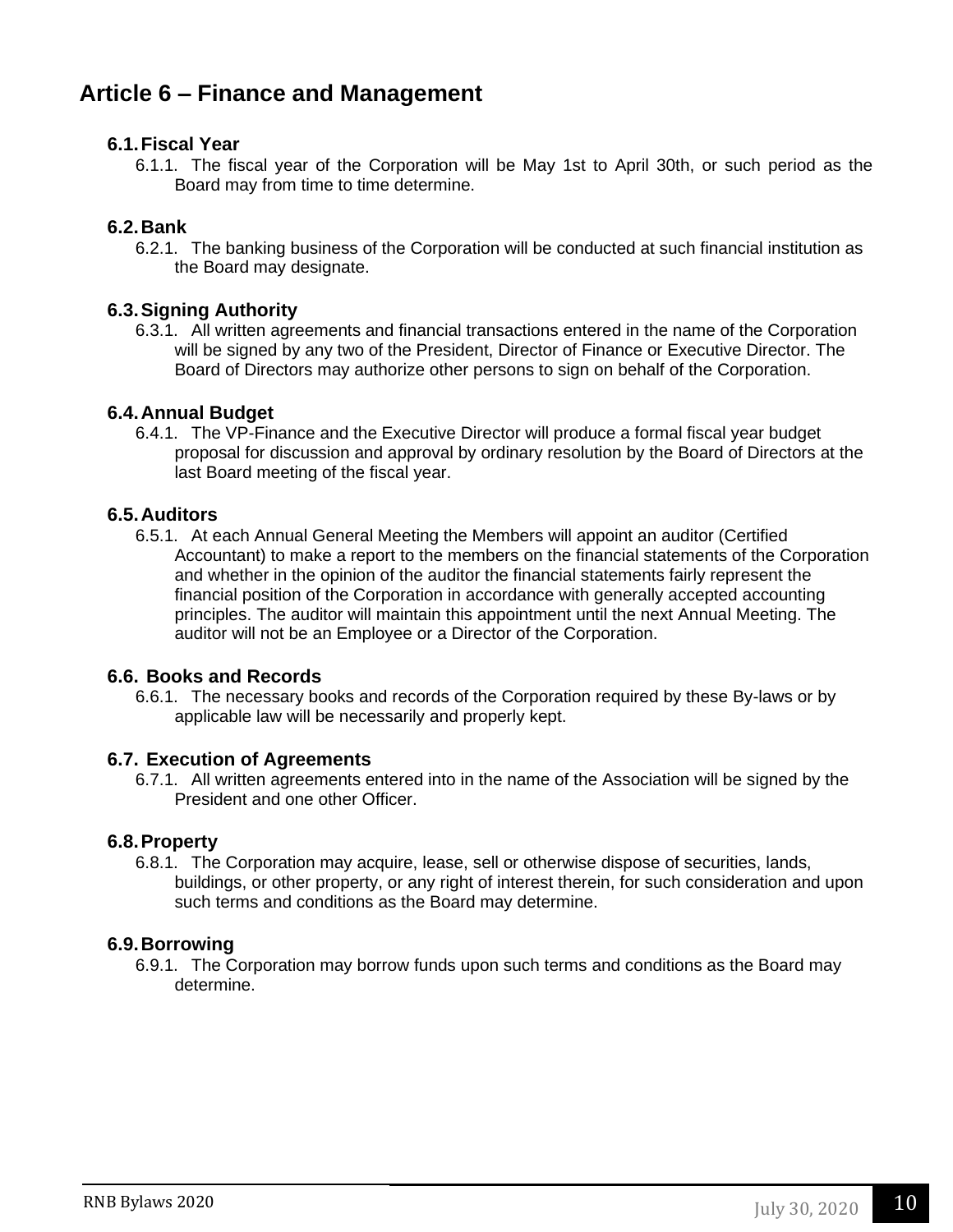# **Article 7 – Protection and Indemnification**

# **7.1.Protection of Members of Board and Sub-Committees**

7.1.1. No member of the Board or any sub-committee of RNB shall be liable for the acts, receipts, neglects or defaults of any member, or for the joining in any receipts or other act of conformity, or for any loss or expense happening to RNB through the insufficiency or deficiency of title to any property acquired by order of the executive committee or any subcommittee for or on behalf of RNB, or for the insufficiency or deficiency of any security in or upon which any of the monies of RNB shall be invested, or for any loss or damage arising from the bankruptcy, insolvency or tortuous act of any person with whom any of the monies, securities or effects of RNB shall be deposited, or for any loss occasioned by any error of judgment or oversight on his part, or for any other loss, damage, or misfortune whatever which shall happen in the execution of the duties of his office or in relation thereto unless the same shall happen through his own dishonesty.

# **7.2.Indemnity of Members of Board or Sub-Committees**

- 7.2.1. Every member of the Board or sub-committee of RNB and his heirs, executors and administrators, and estate and effects, respectively, shall, from time to time, and at all times, be indemnified and saved harmless by funds of RNB, from and against:
	- 7.2.1.1. All costs, charges and expenses whatsoever which such member sustains or incurs in or about any action, suit or proceeding which is brought, commenced or prosecuted against him, for or in respect of any act, dead, matter or thing whatsoever, made, done or permitted by him. in or about the execution of the duties of his office;
	- 7.2.1.2. All other costs, charges and expenses which he sustains or incurs in or about or in relation to the affairs thereof, except such costs, charges or expenses as are occasioned by his own willful neglect or default.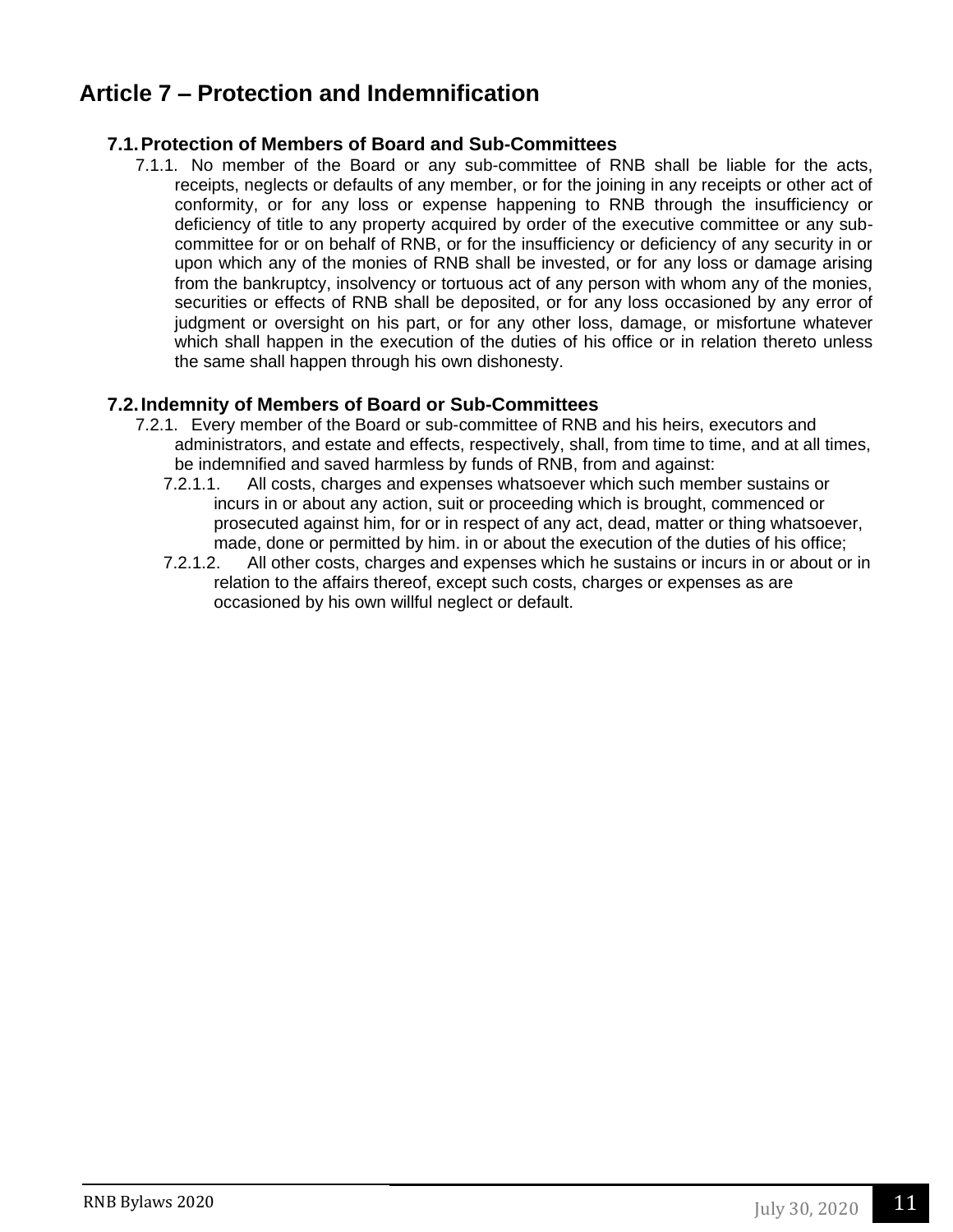# **Article 8 – Notice**

- 8.1.Written Notice In these Bylaws, written notice will mean notice that is hand-delivered, faxed, emailed, or provided by mail or courier to the Registered Address of the Association, Director, or Member, as the case may be.
- 8.2. Date of Notice Date of notice will be the date on which receipt of the notice is confirmed verbally where the notice is hand-delivered, electronically where the notice is faxed or e-mailed, or in writing where the notice is couriered, or in the case of notice that is provided by mail, five days after the date the mail is post-marked.
- 8.3. Error in Notice The accidental omission to give notice of a meeting of the Directors, Members, or Committee members, the failure of any Director, Member or Committee member to receive notice, or an error in any notice that does not affect its substance will not invalidate any action taken at the meeting.
- 8.4. Waiver of Notice Meetings of the Association may be held at any time without notice if each voting Member either consents in writing to the holding of the Meeting or is present. Voting Members may also, in writing, waive notice of any meetings.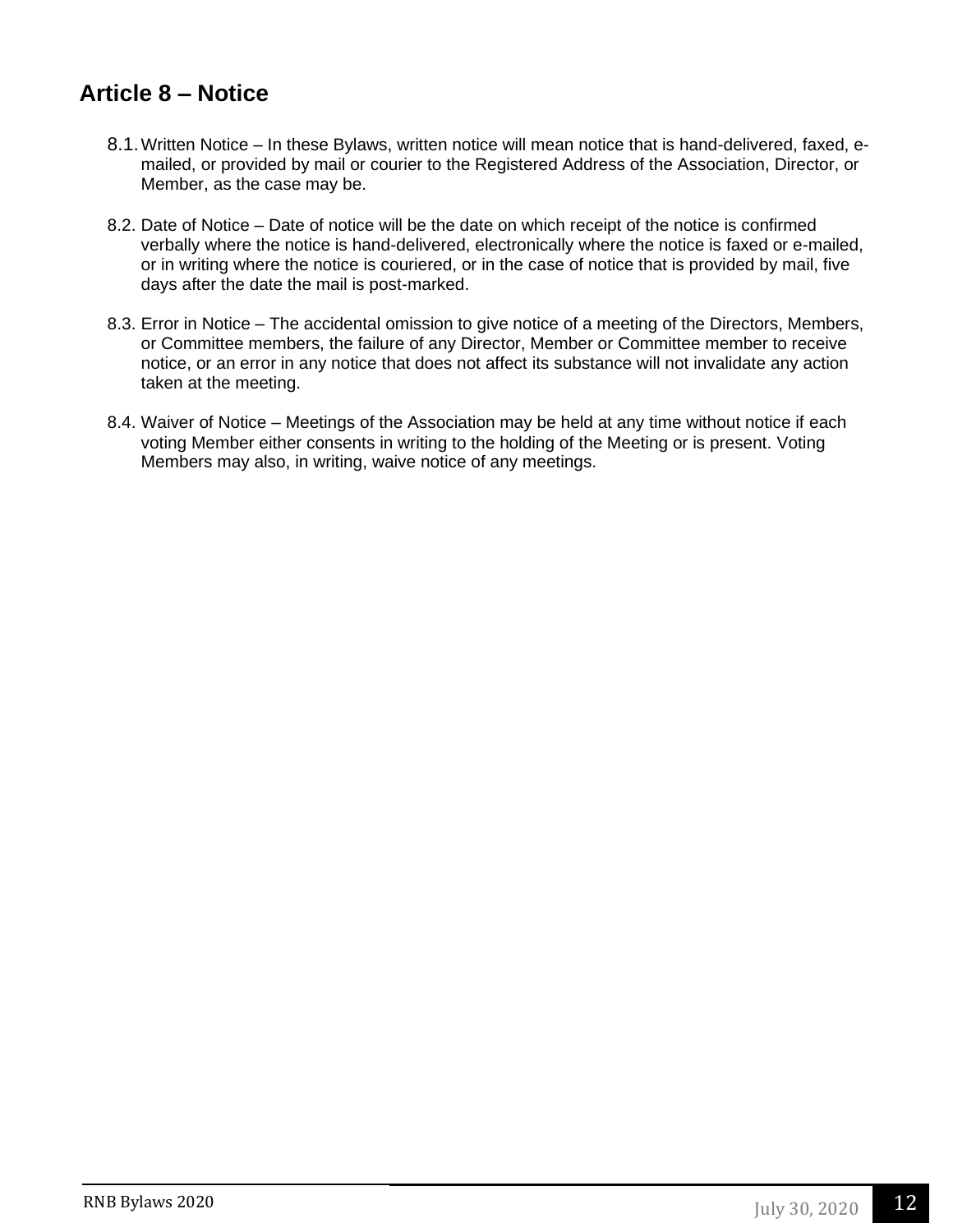# **ARTICLE 9 – Amendment of Bylaws**

- 9.1. Special Resolution The Bylaws of the Association may only be amended, revised, repealed, or added to by a Special Resolution at a meeting of Members, for which proper notice has been given.
- 9.2. Notice of Amendment The thirty (30) days notice of the meeting of Members must include details of the proposed resolution to change the Bylaws.
- 9.3. Registration The amended Bylaws will take effect after acceptance by the Membership.